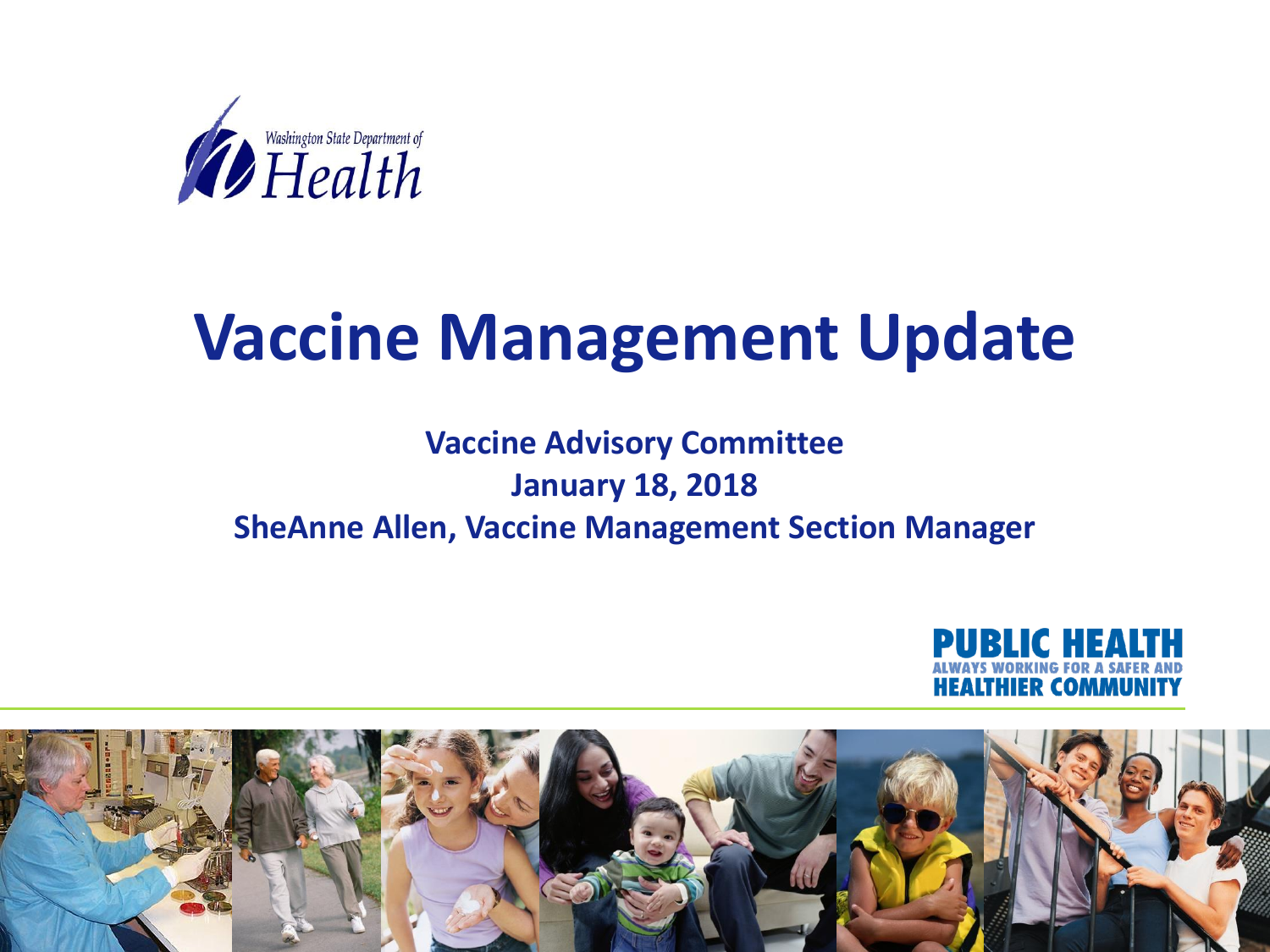## **Vaccine Management Update**

- Flu Vaccine Supply 2017-2018
- Flu Vaccine Pre-book 2017-2018
- Meningococcal B
- New Vaccines
- Hepatitis A
- Thermometer Requirements
- Restitution

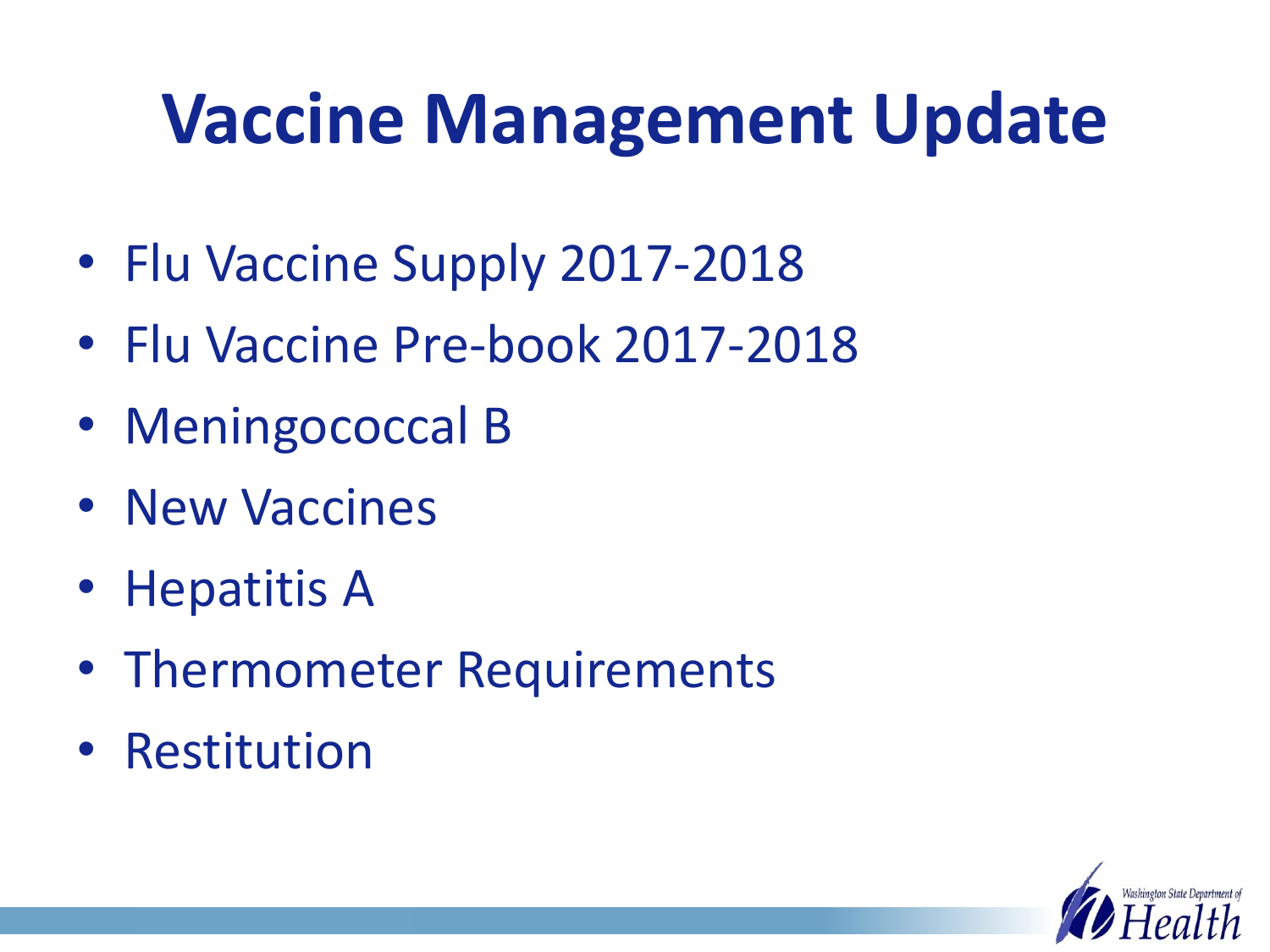## **2017-2018 Flu Vaccine Supply**

|                 |              |             | Total        |                      | Total        |                |
|-----------------|--------------|-------------|--------------|----------------------|--------------|----------------|
|                 | Manufacture  | <b>NDC</b>  | Allocated    | <b>Total Ordered</b> | Available    |                |
| <b>Brand</b>    | $\mathsf{r}$ | Description | <b>Doses</b> | <b>Doses</b>         | <b>Doses</b> |                |
|                 |              | FLU; SYR;   |              |                      |              |                |
|                 |              | 10-pack     |              |                      |              | 0.5ml pregnant |
| <b>FLUARIX</b>  | <b>GSK</b>   | (QUAD)      | 6,000        | 2,970                | 3,030        | adolescents    |
|                 |              | FLU;        |              |                      |              |                |
|                 |              | SYR; 10-    |              |                      |              |                |
|                 |              | pack        |              |                      |              |                |
| <b>FLULAVAL</b> | <b>GSK</b>   | (QUAD)      | 239,610      | 169,300              | 70,310       |                |
|                 |              | FLU;        |              |                      |              |                |
|                 |              | MDV10; 1-   |              |                      |              |                |
|                 |              | pack        |              |                      |              |                |
| <b>FLUZONE</b>  | Sanofi       | (QUAD)      | 313,000      | 242,520              | 70,480       |                |
|                 |              | FLU; SYR;   |              |                      |              |                |
|                 |              | 10-pack     |              |                      |              |                |
| <b>FLUZONE</b>  | Sanofi       | (QUAD)      | 131,390      | 108,160              | 23,230       | 0.25ml         |
|                 |              |             |              | <b>Total</b>         |              |                |
|                 |              |             |              | remaining            |              |                |
|                 |              |             |              | 1/11/2018            | 167,050      | $\mathcal{I}$  |

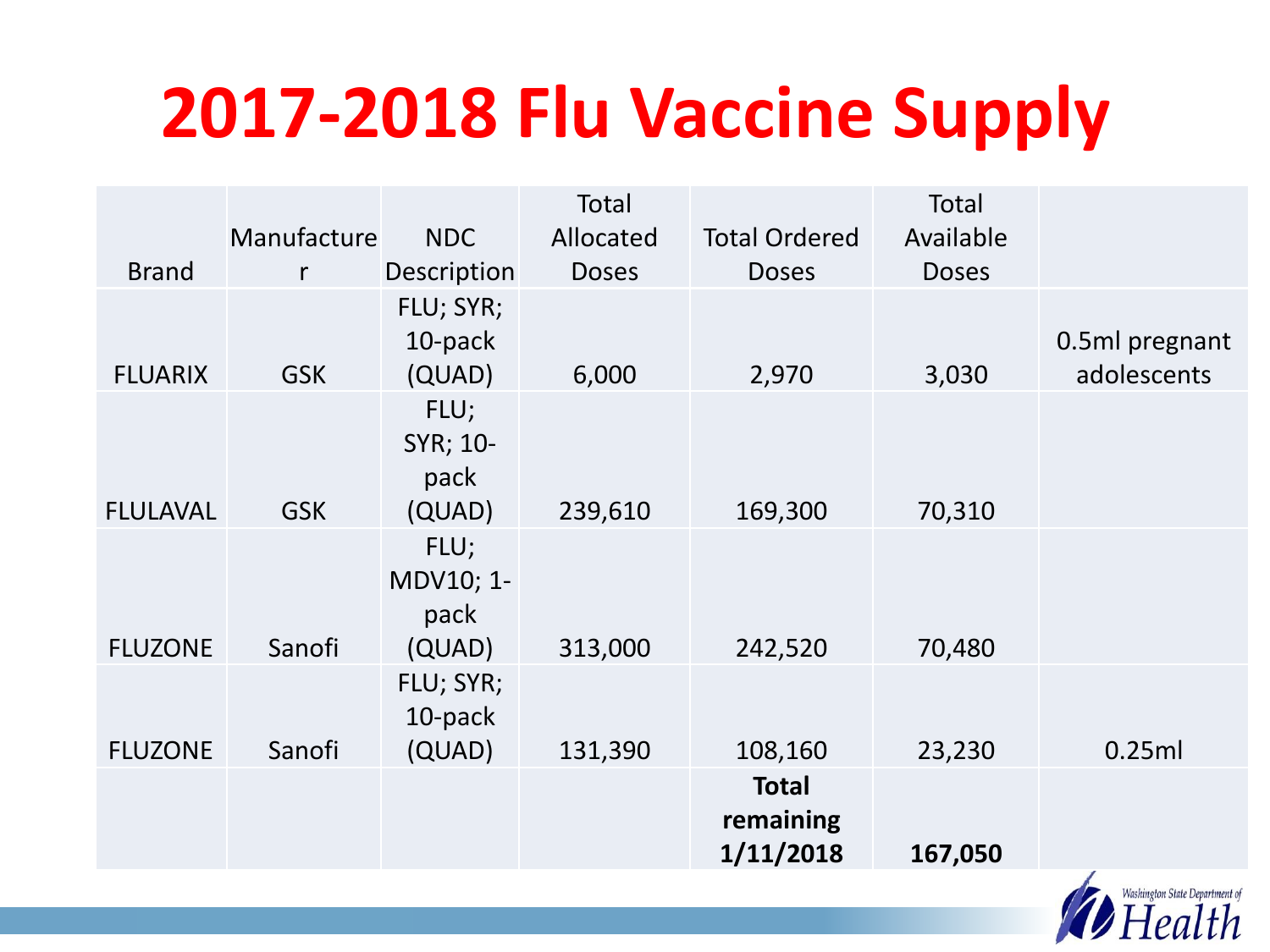## **2018-2019 Flu Pre-book**

- Due February 9th
- 4 Presentations -2017
- 5 presentations 2016
- Total pre-book: 690,000 doses 2017-2018 686,000 doses 2016-2017

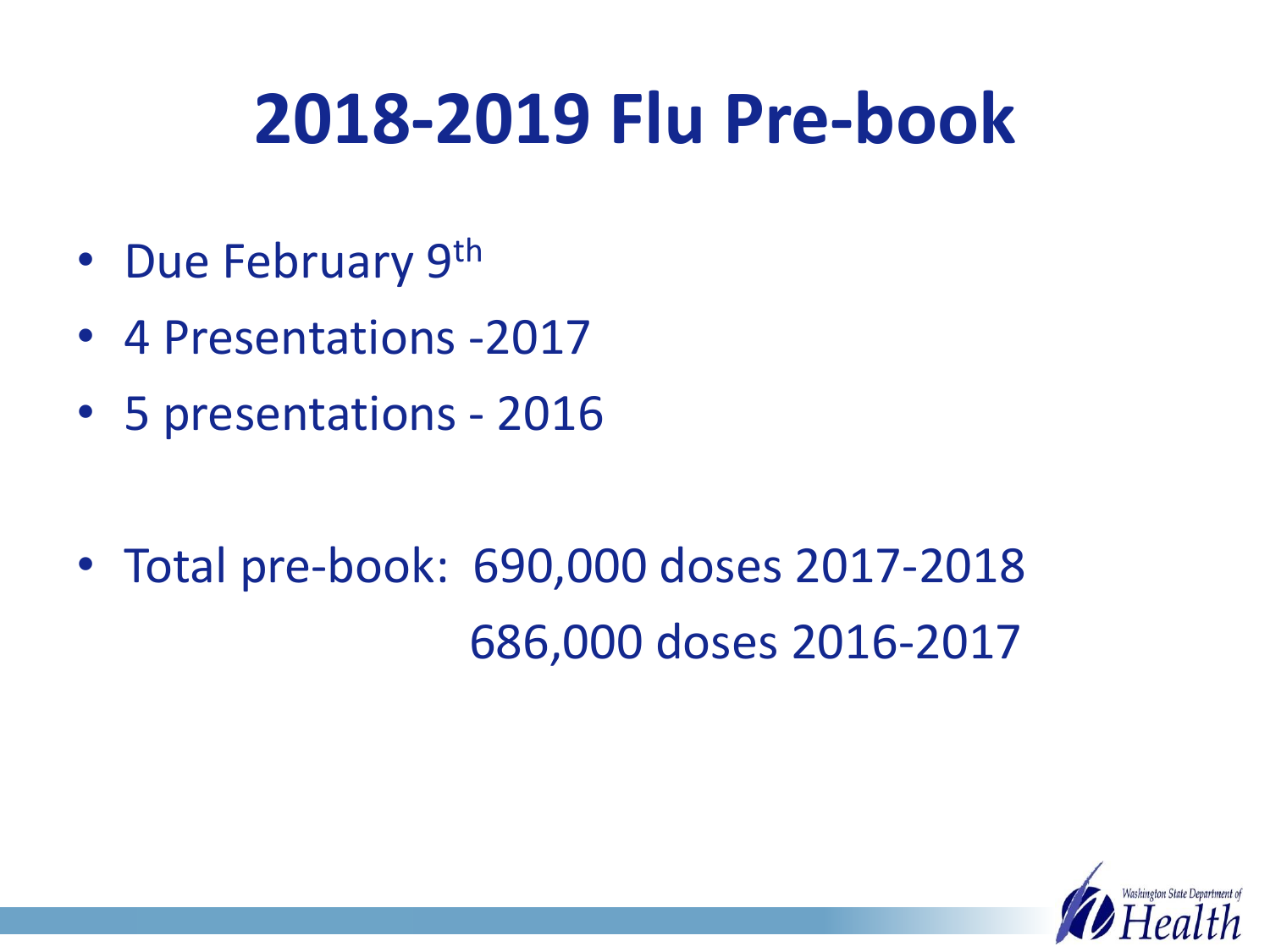# **Meningococcal B (MenB)**

- There is a meningococcal disease type B outbreak at Oregon State University (OSU).
- Message shared with providers
- Providers can order MenB doses at any time by emailing us with a request for the number of doses

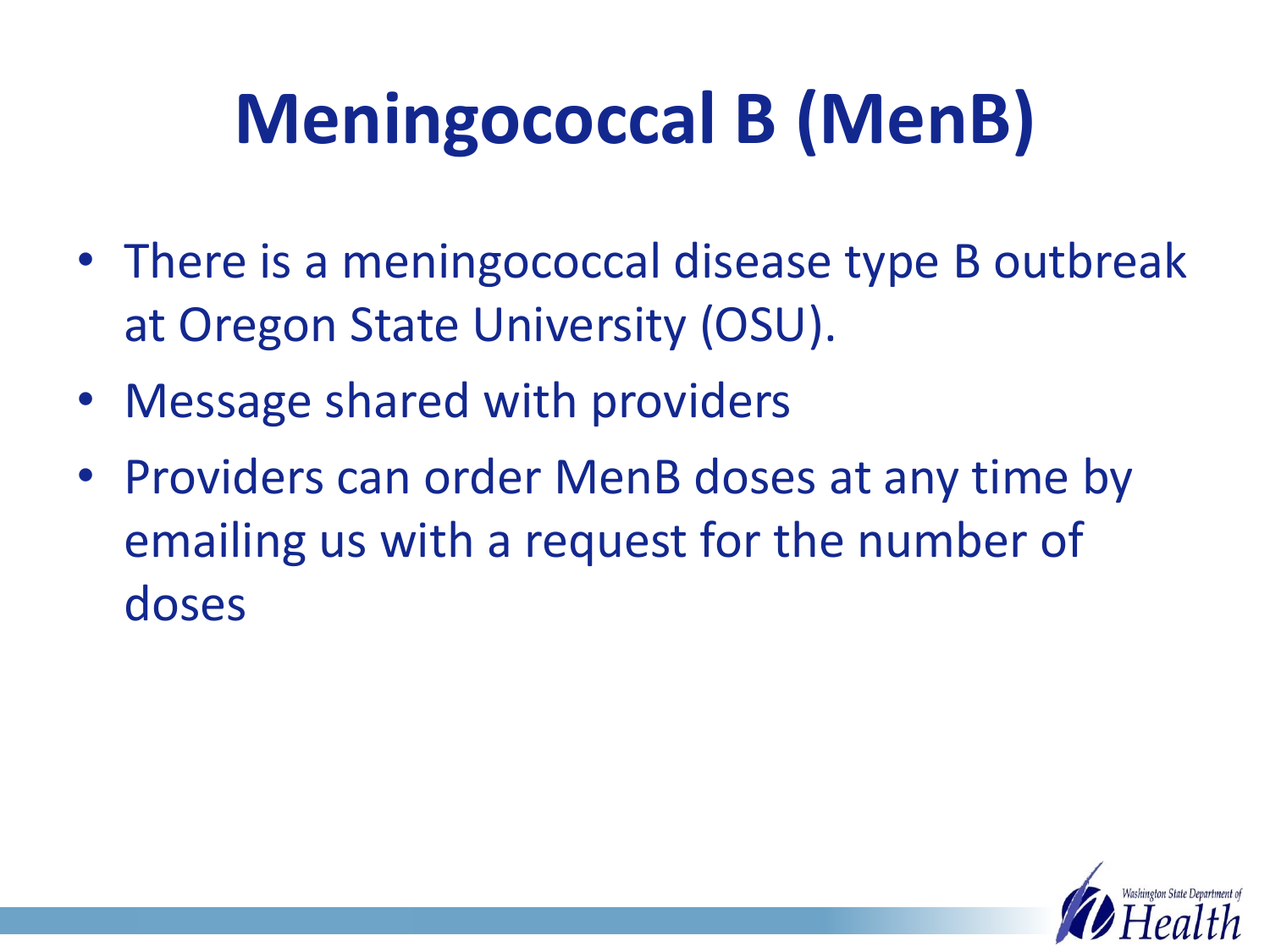#### **Meningococcal B vaccine doses ordered to date Jan 2016- Dec 2017**



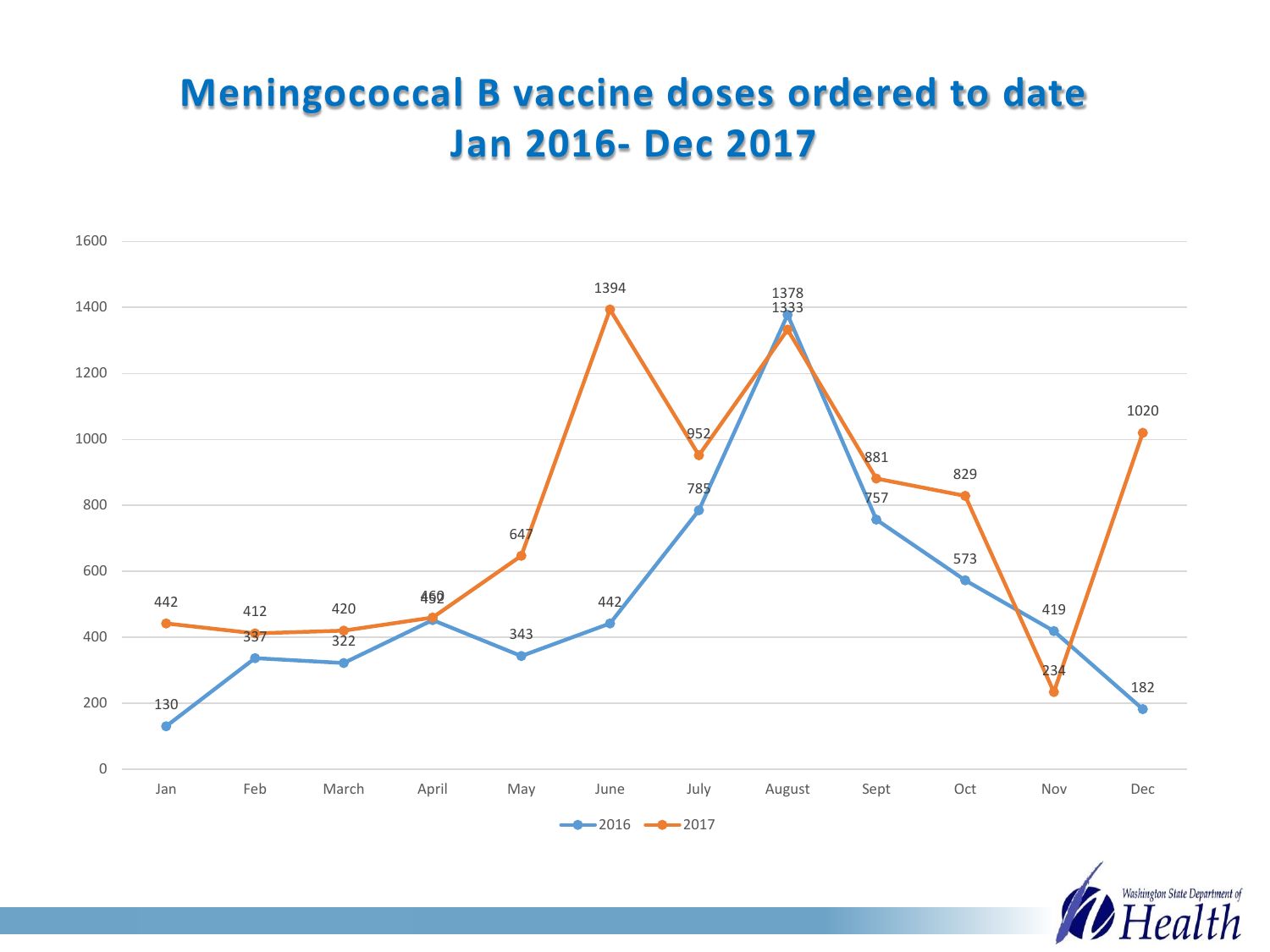#### **New Shingles Vaccine - Shingrix**

- The FDA recently licensed Shingrix
- 2-dose series given six months apart, for adults aged 50 years and older.
- The Advisory Committee on Immunization Practices (ACIP) voted on October 25, 2017 to recommend the use of this vaccine for the prevention of shingles and related complications for immunocompetent adults aged 50 years and older, including adults who previously received zoster vaccine.

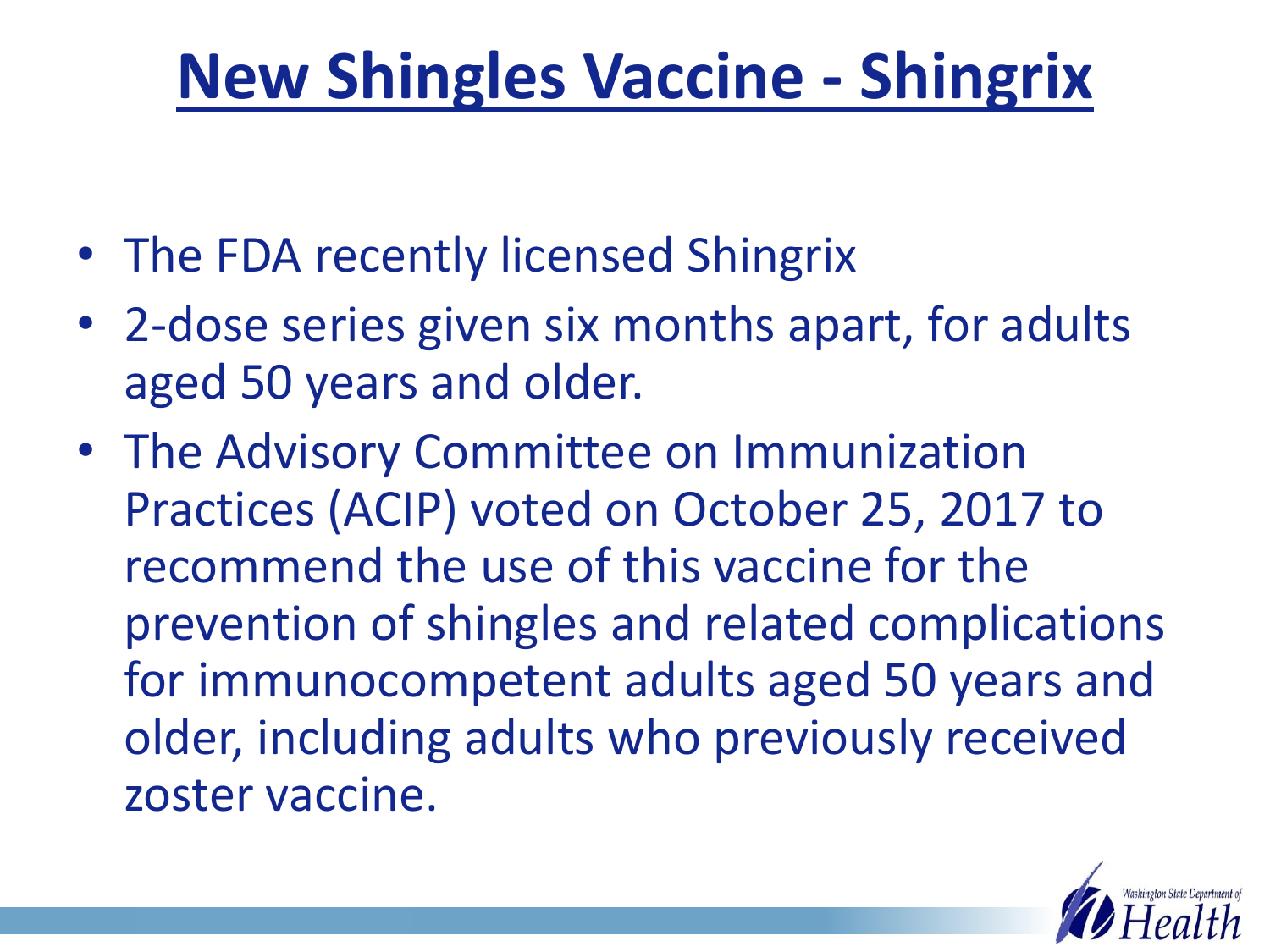## **New Adult Hepatitis B Vaccine**

- FDA recently licensed Heplisav-B 2-dose vaccine, given 1 month apart, for the prevention of hepatitis B infection in adults.
- Recommendations for the use of this vaccine will be discussed at the next ACIP meeting in 2018.

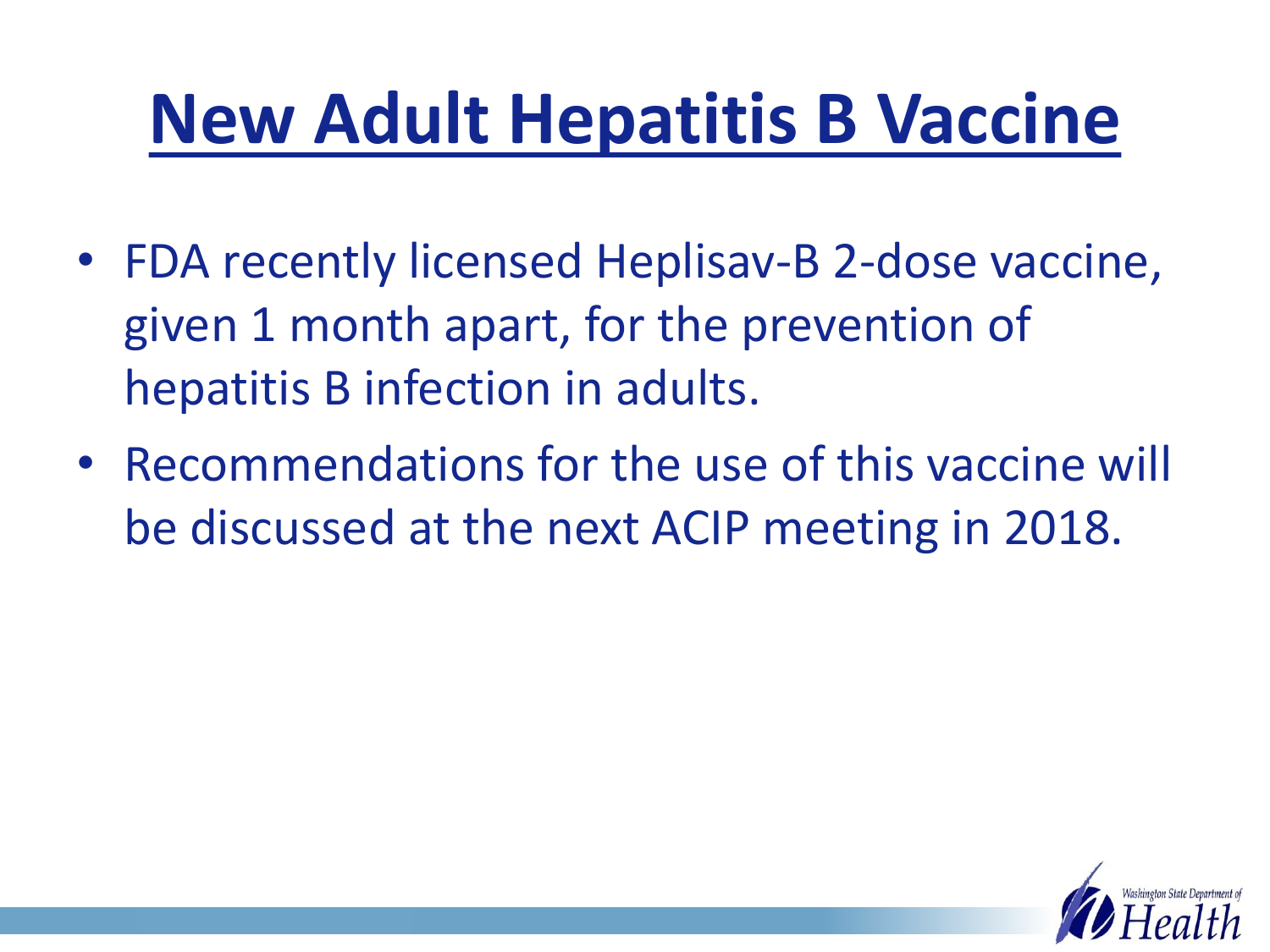## **Hepatitis A**

- Assess LHJ and Tribal need for adult hepatitis A vaccine for prevention efforts. Survey question:
	- If we can provide Twinrix (combination hepatitis A and B vaccine) for preventive vaccination efforts during the next three months:
		- How many doses do you estimate needing?
		- How would you distribute these doses?
		- What populations would you target?
- Briefing Paper
- Explore options for purchasing hepatitis A vaccine in private market, if funding available

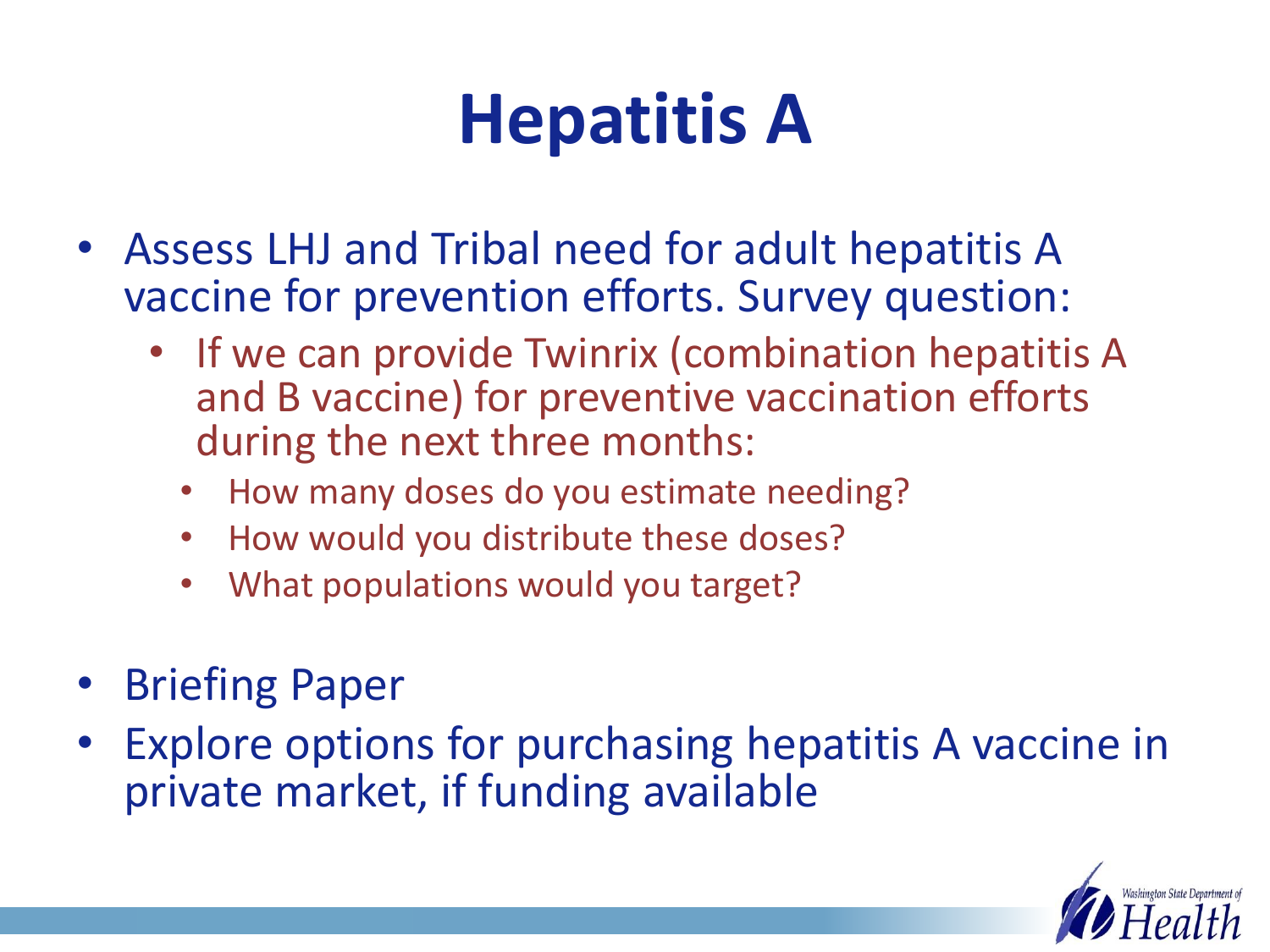## **2018 Thermometer Requirements**

- All providers enrolled in the Childhood Vaccine Program must use a digital data logger or temperature monitoring system with continuous monitoring and recording capabilities
- Ongoing communication to providers about new requirements
	- Newsletters
	- Site visits
	- Phone calls

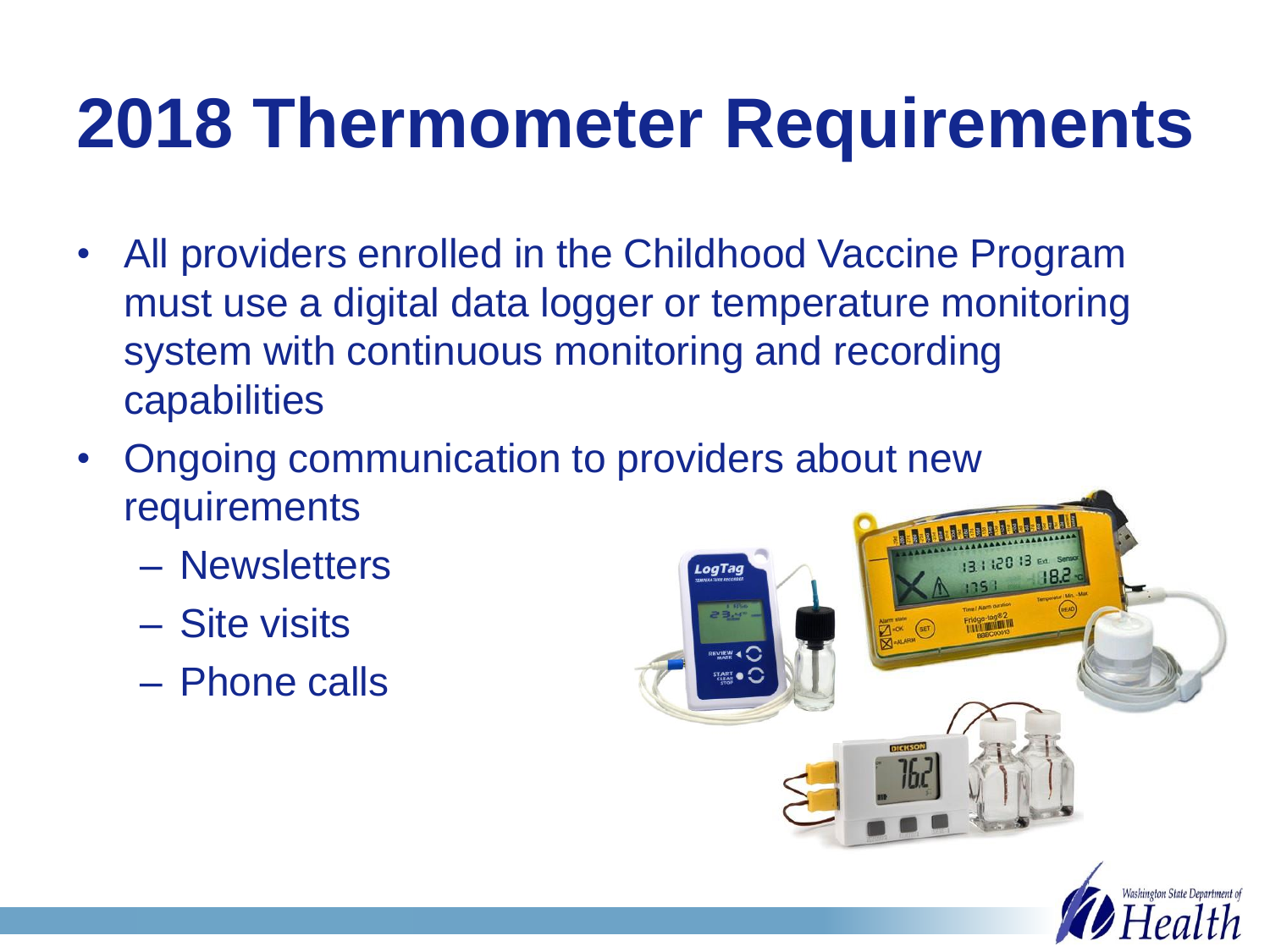# **Restitution (Best Practices in Storage & Handling and Replacement Policy)**

- Workgroup formed
- First Meeting in February
- Data gathered and analyzed